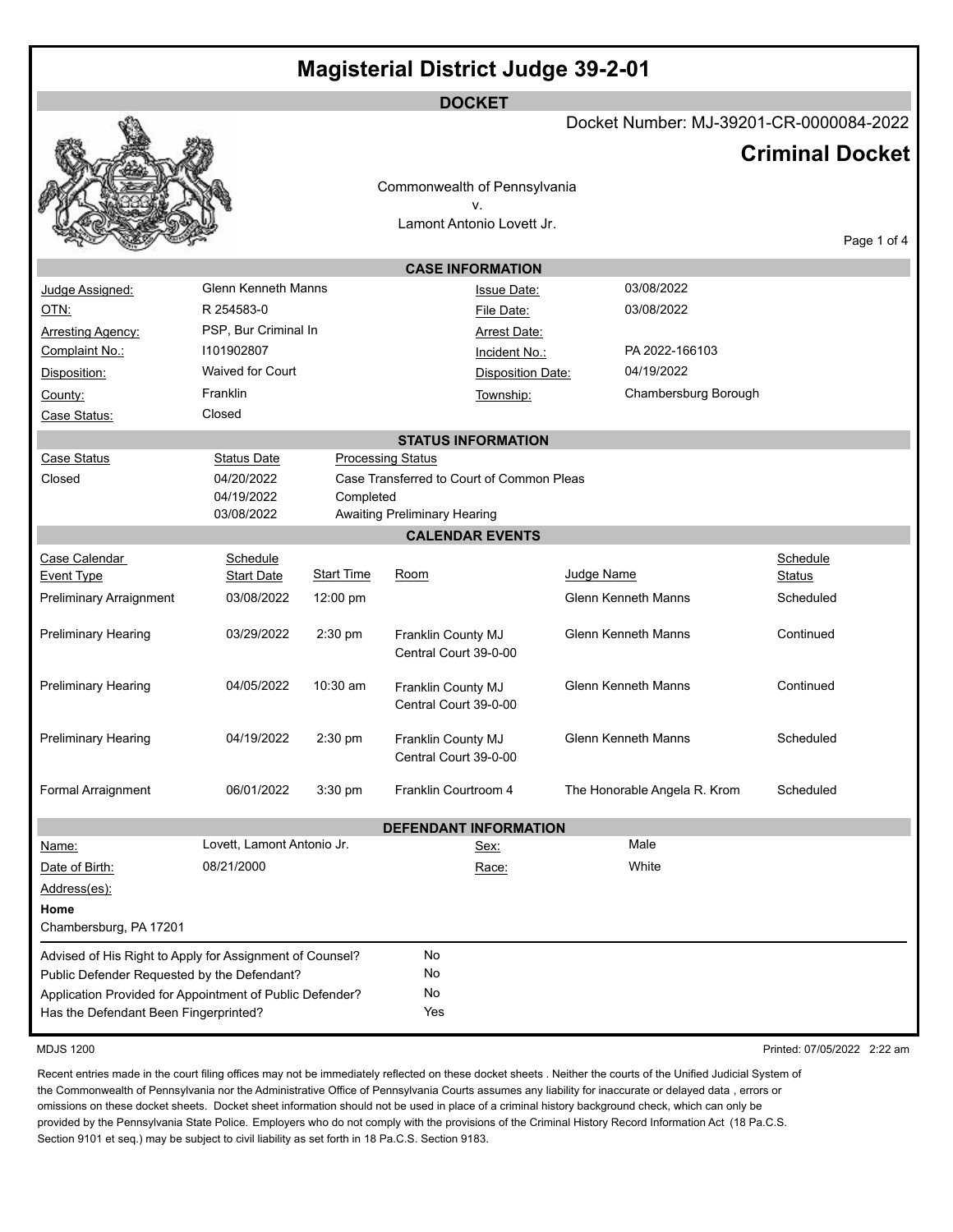| <b>Magisterial District Judge 39-2-01</b> |                                              |                                 |            |                      |                                         |             |  |
|-------------------------------------------|----------------------------------------------|---------------------------------|------------|----------------------|-----------------------------------------|-------------|--|
| <b>DOCKET</b>                             |                                              |                                 |            |                      |                                         |             |  |
|                                           |                                              |                                 |            |                      | Docket Number: MJ-39201-CR-0000084-2022 |             |  |
|                                           |                                              |                                 |            |                      | <b>Criminal Docket</b>                  |             |  |
|                                           |                                              | Commonwealth of Pennsylvania    |            |                      |                                         |             |  |
|                                           |                                              | v.<br>Lamont Antonio Lovett Jr. |            |                      |                                         |             |  |
|                                           |                                              |                                 |            |                      |                                         | Page 2 of 4 |  |
|                                           |                                              | <b>CASE PARTICIPANTS</b>        |            |                      |                                         |             |  |
| <b>Participant Type</b>                   |                                              | <b>Participant Name</b>         |            |                      |                                         |             |  |
| Defendant                                 |                                              | Lovett, Lamont Antonio Jr.      |            |                      |                                         |             |  |
| Arresting Officer                         |                                              | Wolfberg, Cameron J.            |            |                      |                                         |             |  |
|                                           |                                              | <b>BAIL</b>                     |            |                      |                                         |             |  |
| <b>Bail Set:</b>                          |                                              |                                 |            |                      | <b>Nebbia Status: None</b>              |             |  |
| <b>Bail Action Type</b>                   | <b>Bail Action Date</b>                      | <b>Bail Type</b>                |            | Percentage           | Amount                                  |             |  |
| Set                                       | 03/08/2022                                   | Monetary                        |            |                      | \$100,000.00                            |             |  |
|                                           |                                              |                                 |            |                      |                                         |             |  |
|                                           |                                              |                                 |            |                      |                                         |             |  |
| Change Non-Monetary Condition 04/19/2022  |                                              | Monetary                        |            |                      | \$100,000.00                            |             |  |
|                                           | Bail Action Reason: Court Agreement          |                                 |            |                      |                                         |             |  |
|                                           |                                              |                                 |            |                      |                                         |             |  |
|                                           |                                              |                                 |            |                      |                                         |             |  |
| <b>Bail Posted:</b>                       |                                              |                                 |            |                      |                                         |             |  |
| <b>Surety Type</b>                        | <b>Surety Name</b>                           | <b>Posting Status</b>           | Posted Dt  | <b>Security Type</b> | <b>Security Amt</b>                     |             |  |
| Professional<br>Bondsman                  | Giaffes, Gregoreos Theodore                  | Posted                          | 03/08/2022 | <b>Surety Bonds</b>  | \$100,000.00                            |             |  |
|                                           | 241 East Lincoln Avenue Gettysburg, PA 17325 |                                 |            |                      |                                         |             |  |
| <b>Bail Depositor(s):</b>                 |                                              |                                 |            |                      |                                         |             |  |
| Depositor Name                            |                                              | Amount                          |            |                      |                                         |             |  |
|                                           |                                              |                                 |            |                      |                                         |             |  |
|                                           |                                              |                                 |            |                      |                                         |             |  |
|                                           |                                              |                                 |            |                      |                                         |             |  |
|                                           |                                              |                                 |            |                      |                                         |             |  |
|                                           |                                              |                                 |            |                      |                                         |             |  |
|                                           |                                              |                                 |            |                      |                                         |             |  |
|                                           |                                              |                                 |            |                      |                                         |             |  |
|                                           |                                              |                                 |            |                      |                                         |             |  |
|                                           |                                              |                                 |            |                      |                                         |             |  |
|                                           |                                              |                                 |            |                      |                                         |             |  |
| <b>MDJS 1200</b>                          |                                              | Page 2 of 4                     |            |                      | Printed: 07/05/2022 2:22 am             |             |  |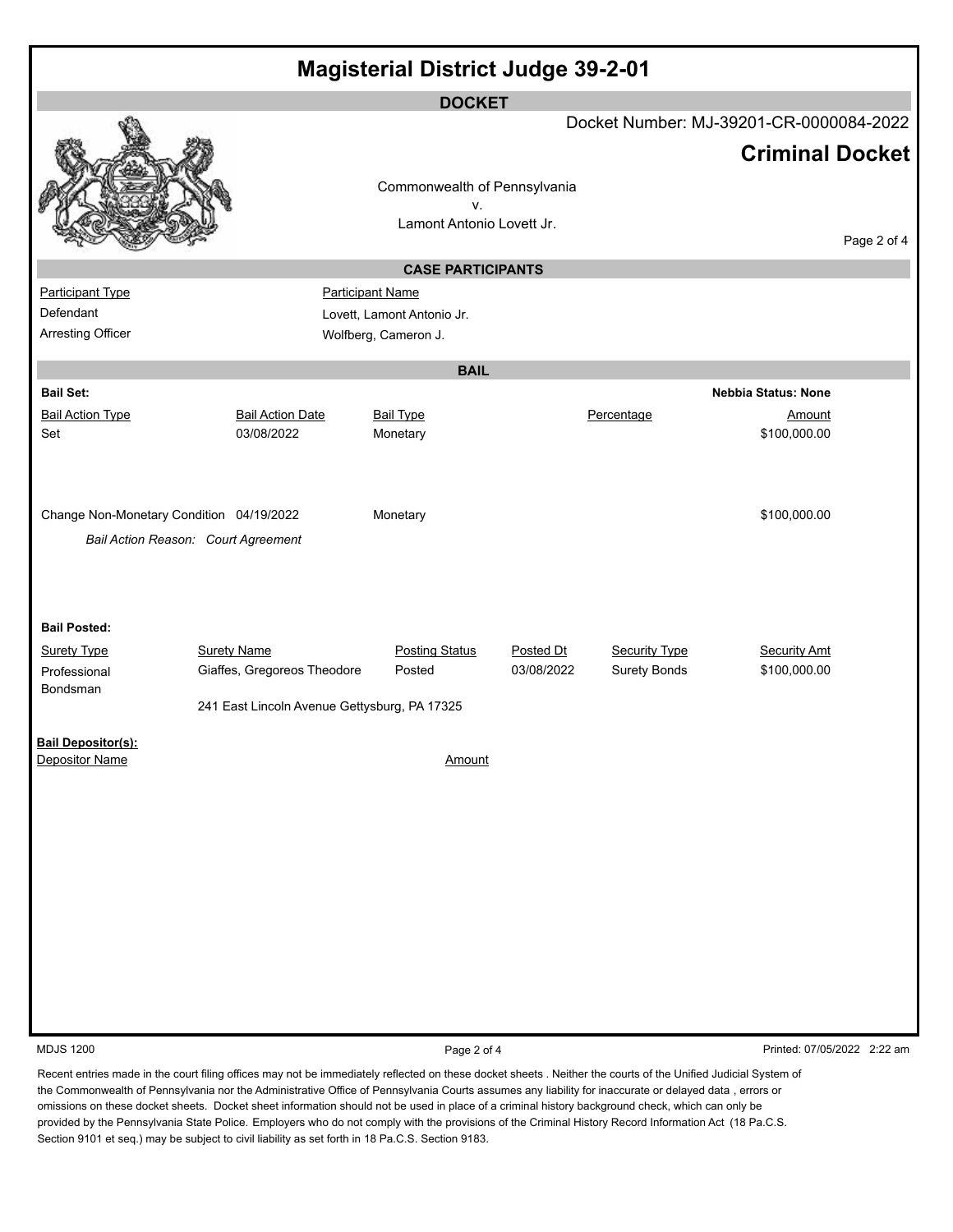## **Magisterial District Judge 39-2-01**

#### **DOCKET**



Docket Number: MJ-39201-CR-0000084-2022

### **Criminal Docket**

Commonwealth of Pennsylvania v. Lamont Antonio Lovett Jr.

**CHARGES**

Page 3 of 4

| # Charge          | Grade          | Description                                    | Offense Dt. | Disposition             |
|-------------------|----------------|------------------------------------------------|-------------|-------------------------|
| 1 18 § 6312 §§ D  | F2             | Child Pornography                              | 03/08/2022  | <b>Waived for Court</b> |
| 2 18 § 6312 §§ D  | F <sub>2</sub> | Child Pornography                              | 03/08/2022  | <b>Waived for Court</b> |
| 3 18 § 6312 §§ D  | F2             | Child Pornography                              | 03/08/2022  | <b>Waived for Court</b> |
| 4 18 § 6312 §§ C  | F <sub>3</sub> | Dissem Photo/Film of Child Sex Acts            | 03/08/2022  | <b>Waived for Court</b> |
| 5 18 § 7512 §§ A  | F <sub>3</sub> | Criminal Use Of Communication Facility         | 03/08/2022  | <b>Waived for Court</b> |
| 6 18 § 6312 §§ D  | F3             | Child Pornography                              | 03/08/2022  | <b>Waived for Court</b> |
| 7 18 § 6312 §§ D  | F <sub>3</sub> | Child Pornography                              | 03/08/2022  | <b>Waived for Court</b> |
| 8 18 § 6312 §§ D  | F <sub>3</sub> | Child Pornography                              | 03/08/2022  | <b>Waived for Court</b> |
| 9 18 § 6312 §§ D  | F <sub>3</sub> | Child Pornography                              | 03/08/2022  | <b>Waived for Court</b> |
| 10 18 § 6312 §§ D | F <sub>3</sub> | Child Pornography                              | 03/08/2022  | <b>Waived for Court</b> |
| 11 18 § 4910 §§ 1 | M2             | <b>Tamper With/Fabricate Physical Evidence</b> | 03/08/2022  | <b>Waived for Court</b> |
|                   |                |                                                |             |                         |

#### **DISPOSITION / SENTENCING DETAILS**

| Case Disposition<br><b>Waived for Court</b>     | <b>Disposition Date</b><br>04/19/2022                 | Was Defendant Present?<br>Yes |
|-------------------------------------------------|-------------------------------------------------------|-------------------------------|
| Offense Seq./Description<br>1 Child Pornography | <b>Offense Disposition</b><br><b>Waived for Court</b> |                               |
| 2 Child Pornography                             | <b>Waived for Court</b>                               |                               |
| 3 Child Pornography                             | Waived for Court                                      |                               |
| 4 Dissem Photo/Film of Child Sex Acts           | Waived for Court                                      |                               |
| 5 Criminal Use Of Communication Facility        | <b>Waived for Court</b>                               |                               |
| 6 Child Pornography                             | <b>Waived for Court</b>                               |                               |
| 7 Child Pornography                             | <b>Waived for Court</b>                               |                               |
| 8 Child Pornography                             | <b>Waived for Court</b>                               |                               |
| 9 Child Pornography                             | <b>Waived for Court</b>                               |                               |
| 10 Child Pornography                            | <b>Waived for Court</b>                               |                               |
| Tamper With/Fabricate Physical Evidence         | <b>Waived for Court</b>                               |                               |

MDJS 1200 **Page 3 of 4** Printed: 07/05/2022 2:22 am